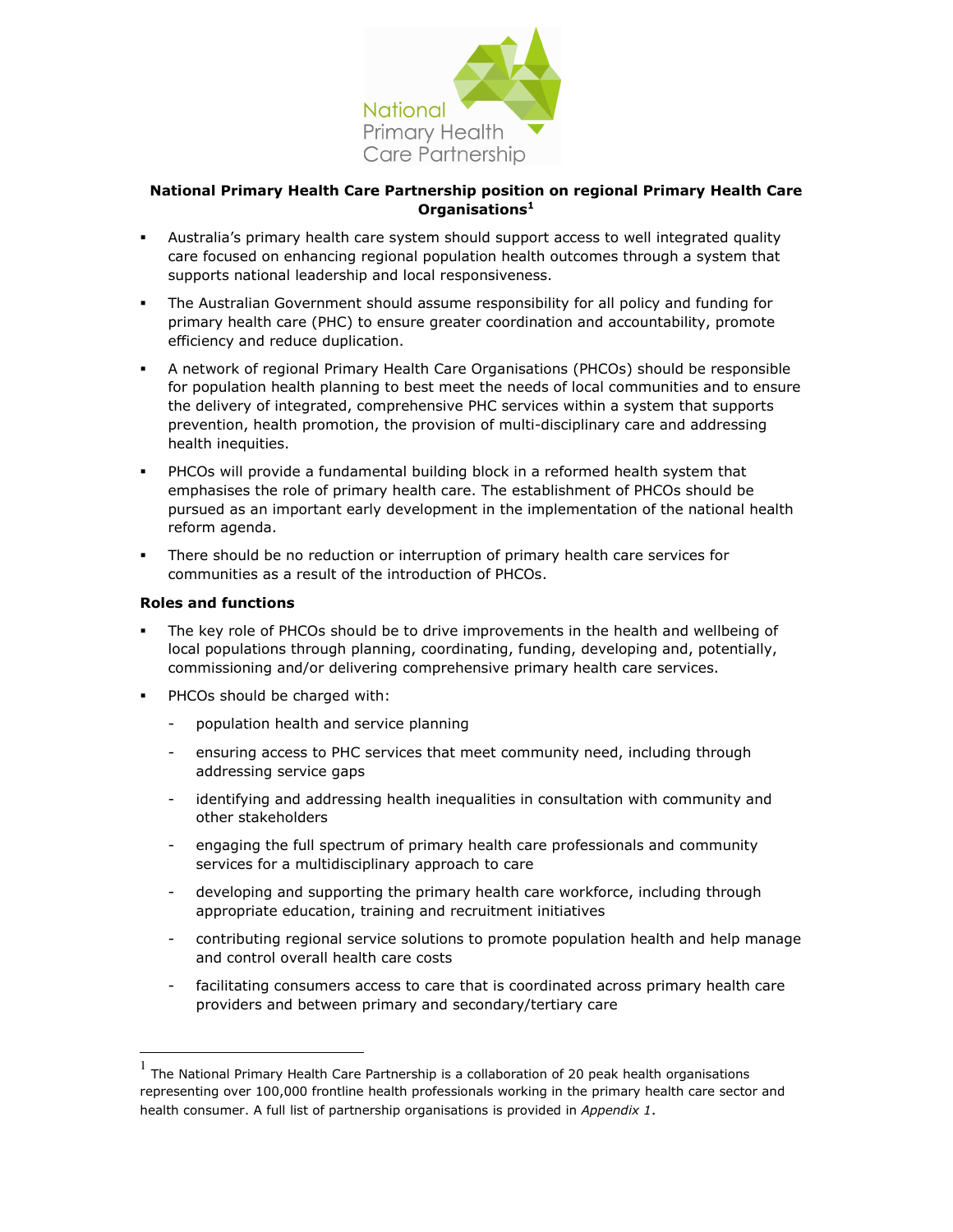- facilitating the adoption of eHealth solutions across the spectrum of primary health care professions and between primary and secondary/tertiary care providers
- ensuring continuous improvement of service and program quality through effective use of quality data.
- The scope of role for PHCOs should extend over time beyond primary care to embrace a more comprehensive primary health care approach, including a health promotion and prevention focus that considers and addresses key social determinants of health through collaboration with social care services and community development organisations.

### Governance, partnerships and engagement

- PHCOs must be supported by governance and engagement structures that:
	- reflect a skills based approach to corporate governance that encompasses critical expertise required to govern entities of this nature
	- recognise an understanding of the primary health care industry as an essential skill that must be adequately represented in the corporate governance structure
	- recognise the central role of the consumer and community
	- incorporate robust clinical governance arrangements that recognise the spectrum of health professionals working in primary health care (including medical, nursing, pharmacy and allied health professionals).
- **Effective consultative and engagement strategies should ensure ongoing clinical,** consumer, community and other stakeholder input into PHCO strategic direction and decisions about planning and provision of services.
- In delivering against their objectives it will be essential for PHCOs to partner with a range of agencies, including public and private primary health care providers and services, health professional associations, community pharmacy, aged care services, Aboriginal Community Controlled Health Services, and education and training stakeholders.

#### Size

 PHCO size should balance scale and resources for efficient service delivery with capacity for local community and stakeholder engagement. Factors such as geography, projected population growth and existing health outcomes should be considered alongside existing population size.

#### Accountability and performance

- PHCOs must be accountable to the Australian Government and the local community for measurable outcomes through a national performance, improvement and business excellence framework. A national agency should be tasked with providing direction and support to PHCOs to meet these pre-determined standards to ensure consistent and high quality performance.
- Consumers must be amongst the key stakeholders engaged in determining the criteria and processes for monitoring and assessing the performance of PHCOs.
- A robust complaints mechanism must form part of each PHCO's accountability framework.
- Review and evaluation of PHCO performance should be community driven and publicly reported.